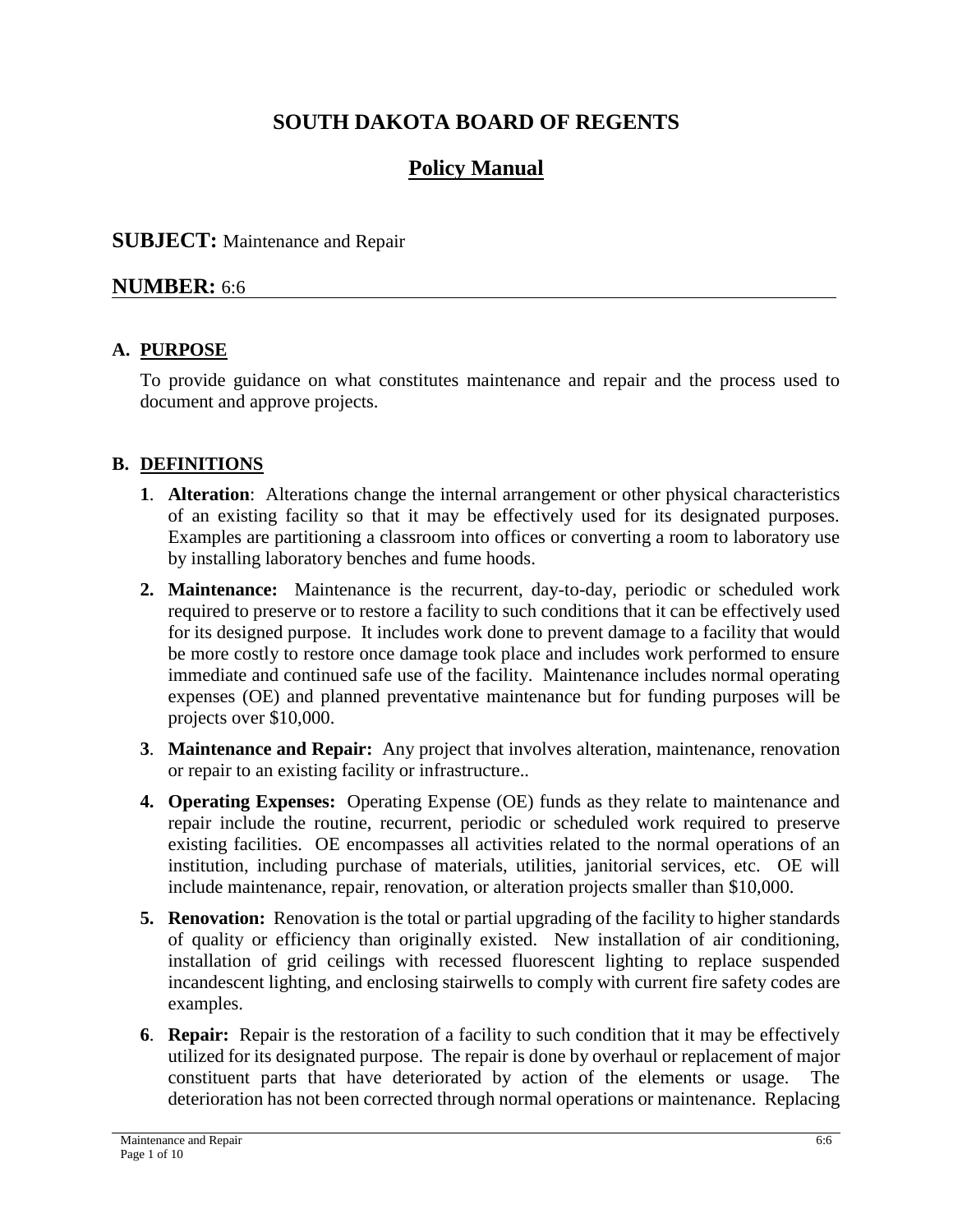roofs, tuck pointing buildings, and replacing air conditioning compressors are examples of repairs. For the purpose of determining funding, repairs are beyond OE capability and normally consist of projects in excess of \$10,000.

# **C. POLICY**

# **1. Maintenance and Repair Categories**

The following categories will be used to identify the types of maintenance and repair projects.

- 1.1. Public Health, Safety, and Compliance: Facilities should be maintained to comply with regulatory requirements required by OSHA, building codes, life safety codes, the Americans with Disabilities Act, and EPA requirements such as asbestos maintenance and abatement criteria.
- 1.2. Building Integrity: Building integrity includes the functional systems of the building, including but not limited to roofs, windows, foundations, primary and secondary structural systems, building envelope, safety systems, networking systems, heating systems, ventilating systems, air conditioning systems, electrical systems, and plumbing systems. Failure to maintain these subsystems will cause increased maintenance and repair costs and increased deterioration of the facility. Failure to maintain these systems can also affect functional characteristics that limit occupant use and comfort.
- 1.3. Programmatic Suitability (school mission): Facilities should be configured or space adapted to meet the changing school mission and program requirements.
- 1.4. Energy and Utility Savings: Energy conservation projects are facility alterations intended to reduce either energy consumption or operating costs, or both, including insulation of the building or any structure associated with the building, window or door replacement, weather stripping, or modifications that reduce energy consumption, automated or computerized energy control system, replacement or modification to increase the energy efficiency of the lighting, heating, air conditioning, or ventilating systems, energy recovery or cogeneration systems, energy source conversions which provide either operational or energy cost savings, or both; and other energy or utility-related improvements in facilities, systems, or technology that improve energy or metering efficiency.
- 1.5. Campus Infrastructure: Campus infrastructure is the networked systems and structures needed for the overall operation and function of the campus physical plant. Campus infrastructure includes electrical substations and power distribution systems, water and fire protection supply systems, sanitary and storm waste water systems, central heating and cooling plants, steam and chilled water supply and return systems, utility tunnels, roads, parking facilities, pedestrian and bicycle pathways, landscaping, security lighting and emergency call systems, and telecommunications systems. Campus infrastructure serves zones and individual buildings; it does not include the systems within buildings.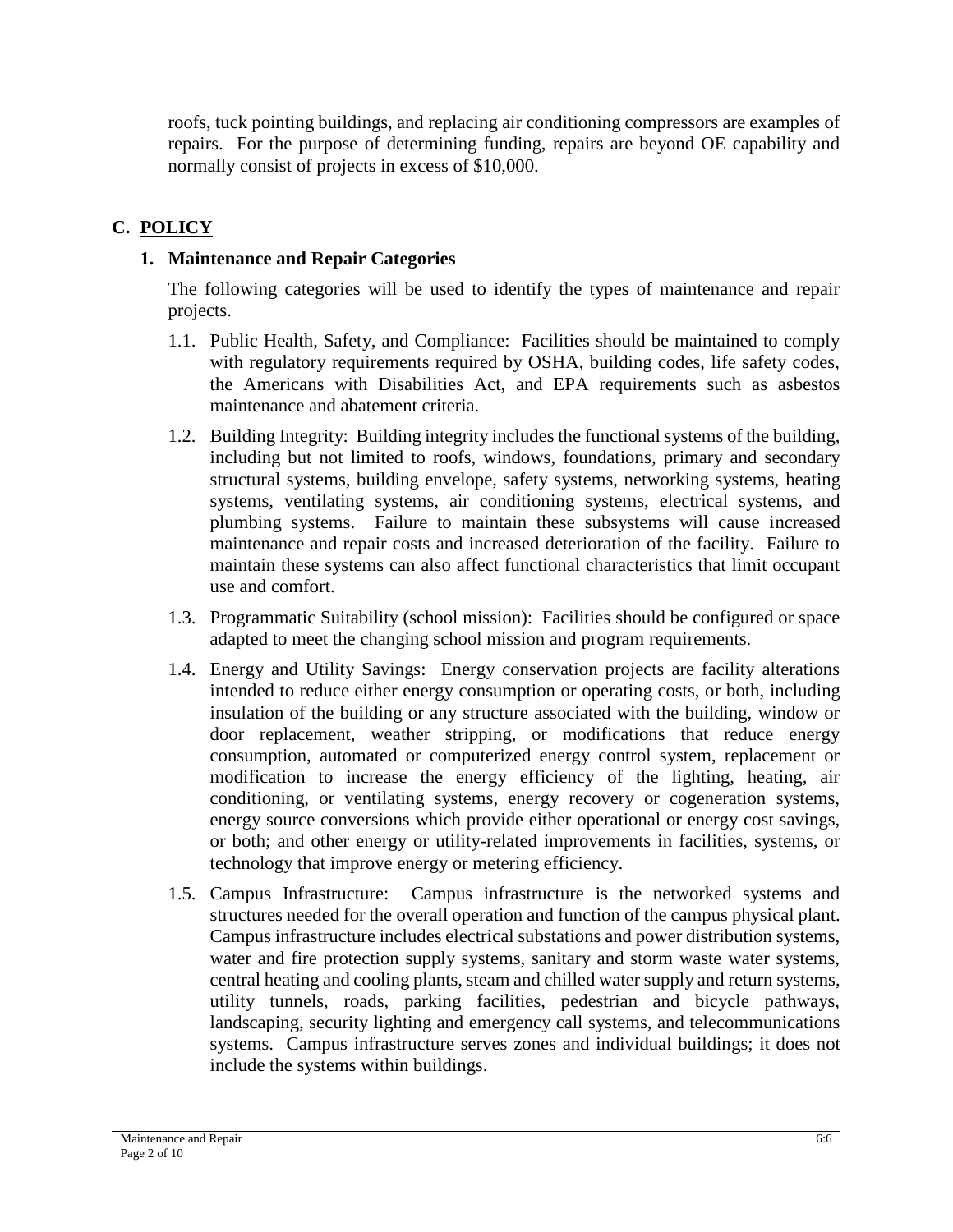#### **2. Maintenance and Repair Limitations**

- 2.1. A maintenance and repair project may exceed \$5.0M in cost, but will then be subject to the additional requirements for Policy 6.4.
- 2.2. HEFF revenue uses are limited according to SDCL § 13-51-2. Uses include the maintenance and repair of existing facilities. Funds can be spent to plan specific maintenance and repair projects, but institutional campus-wide planning or master planning should not be funded with HEFF. General funds dollars, M&R fee dollars, and Auxiliary System funds dedicated for maintenance and repair shall also be limited to planning projects and maintenance and repair of existing facilities. Furnishings, standalone technology and non-fixed equipment are not considered maintenance and repair and should not be purchased with maintenance and repair funding.

## **3. Office of State Engineer**

The Bureau of Administration is granted authority over capital improvements, major repairs and remodeling in concert with State Building Committees (SDCL § 5-14-3), and for authorizing the procurement of public improvements for state agencies (SDCL § 5-18A-34). The Board recognizes the expertise that is provided by the Office of the State Engineer (OSE) in preparing, or causing to be prepared, preliminary plans, final plans, specifications, advertisements, notice and instructions to bidders, proposal forms, contract forms and all work incidental to securing bids and contracts, and the oversight and supervision of construction, repair, rebuilding, or alterations. The following guide shall be used in determining project administration:

- 3.1. OSE is not required to be involved in projects totaling less than \$50,000 (all costs and contracts included) unless requested by the institution. The institution shall ensure that all statutory requirements including applicable bid laws, technical professions law, uniform codes and standards, bonding and insurance, and procurement regulations and procedures are followed in conjunction with all projects. The institutions are responsible for keeping accurate records on all projects handled by the institution.
	- 3.1.1. Projects can be constructed by institutional personnel or by contracts depending on the most cost-effective method to be determined by the institution. Institutions shall be reimbursed for their effort from the project funds for all direct costs including institutional labor, project coordination, construction materials, and architect/engineering work.
- 3.2. OSE shall manage all projects totaling \$50,000 or greater, except where a memorandum of agreement exists for special construction or where an institution receives authorization from OSE to manage the project. If authorization to manage the project is provided by OSE, the institution shall ensure that all statutory requirements including bid laws, technical professions laws, uniform codes and standards, bonding and insurance, and procurement regulations and procedures are followed in conjunction with all projects. The institutions are responsible for keeping accurate records on all projects handled by the institution. As the request of OSE, the institution must provide a complete set of these documents, including but not limited to the plans and specifications, bids received, contracts, and project costs. See SDCL §5-14-9.

## **4. Maintenance and Repair Funding**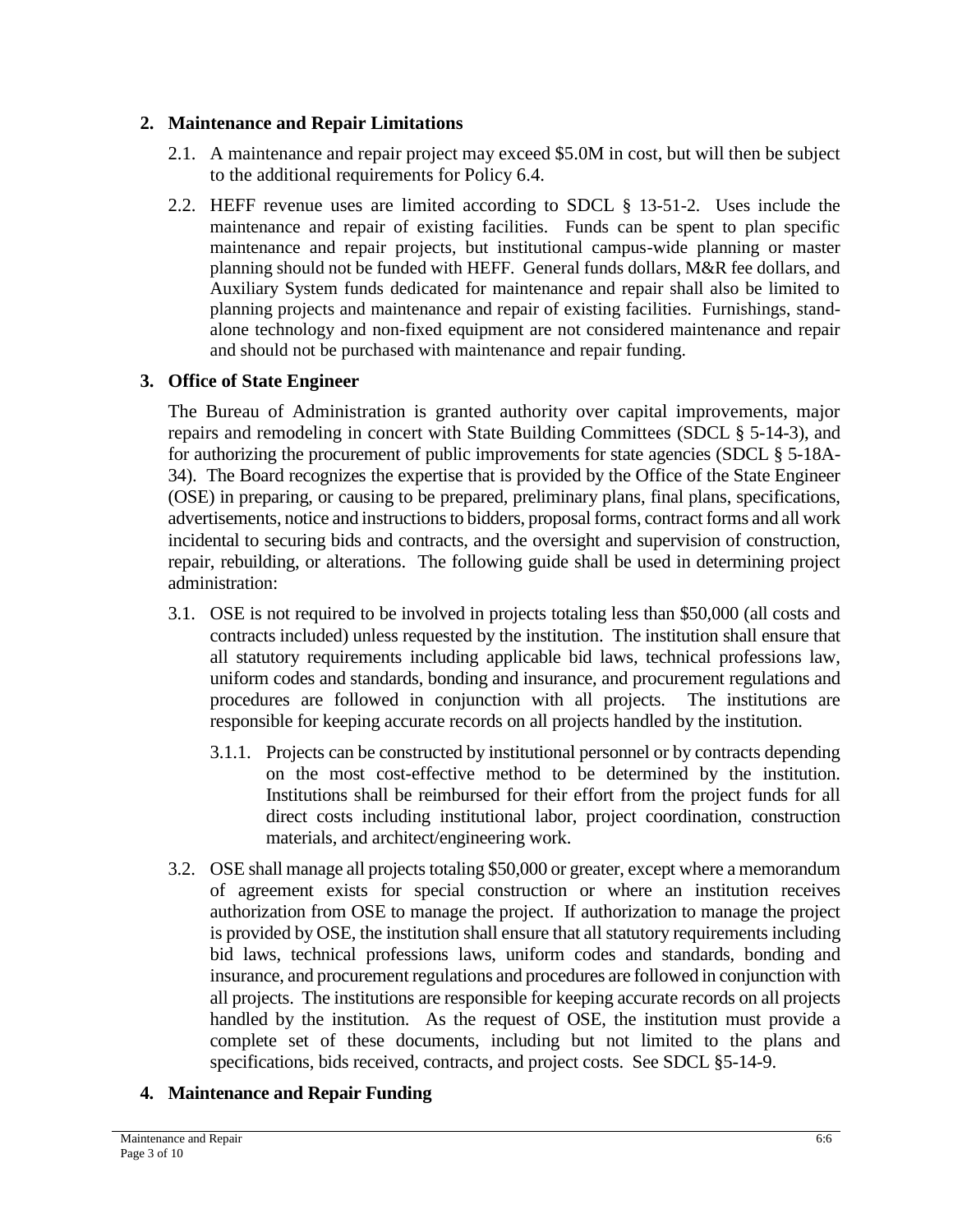4.1. 2% Goal - The Board has determined that investing 2% of the building values into maintenance and repair on an annual basis is the minimum necessary to provide facilities that are functional, safe, and capable of meeting contemporary educational standards. While the 2% is determined based on the replacement values of roofed facilities, the investment must cover the entire supporting infrastructure of the campus including electrical grids, cooling and heating plants, underground tunnels and utility systems, roads, sidewalks, and landscaping.

When determining the 2% need for unique facilities such as outdoor athletic complexes or open-air football stadiums, the replacement value of the roofed portion of the building will be used to determine the 2% funding need.

4.2. Sources - Maintenance and repair funding comes from several sources. Revenues from the pesticide tax are provided for the Agricultural Experiment Station. Revenues from the special schools endowment are provided for the South Dakota School for the Deaf and the South Dakota School for the blind and Visually Impaired. Revenue facilities must provide sufficient resources to fund maintenance and repair needs. Higher Education Facilities Funds (HEFF), General funds and the Maintenance and Repair Fee provide support for academic facilities. Other projects are funded by various institutional funds or from funding identified through special legislation.

#### **5. Maintenance and Repair Planning**

10-Year M&R Planning – The institutions must submit a prioritized listing of all academic projects covering a ten year period with their annual operating budget request document. The minimum estimated project cost shall be \$10,000, including A/E fees. Project titles should identify the building or facility and depict the nature of the project. The projects should be identified in the year that they are needed and not in the year the funding is anticipated. The listing should identify the projects as maintenance, repair, alteration, or renovation. Each project should also be placed into one of the following categories: Public Health, Safety and Compliance; Building Integrity; Programmatic Suitability; Energy and Utility Savings; or Other. Detailed descriptions and justifications should be available for the upcoming year's projects. . The plan shall be updated each year with project costs projected using current year dollars.

#### **6. Maintenance and Repair Allocation**

- 6.1. General Fund Allocation The Board office shall determine the campus allocation from General funds based on the annual legislative maintenance and repair appropriation. The formula used to make the allocation shall use academic building replacement costs and the academic building gross square footage. The formula applies a 50%-50% averaging factor to the academic building square footage and replacement values to arrive at an equitable allocation of appropriated funds to each institution. The Centers are not included in the General funds allocation.
- 6.2. HEFF Allocation The Board office shall determine the campus allocation from HEFF based on the annual legislative maintenance and repair appropriation. The formula used to make the allocation shall use academic building replacement costs, academic building gross square footage, and HEFF revenues for each campus and Center. Each of the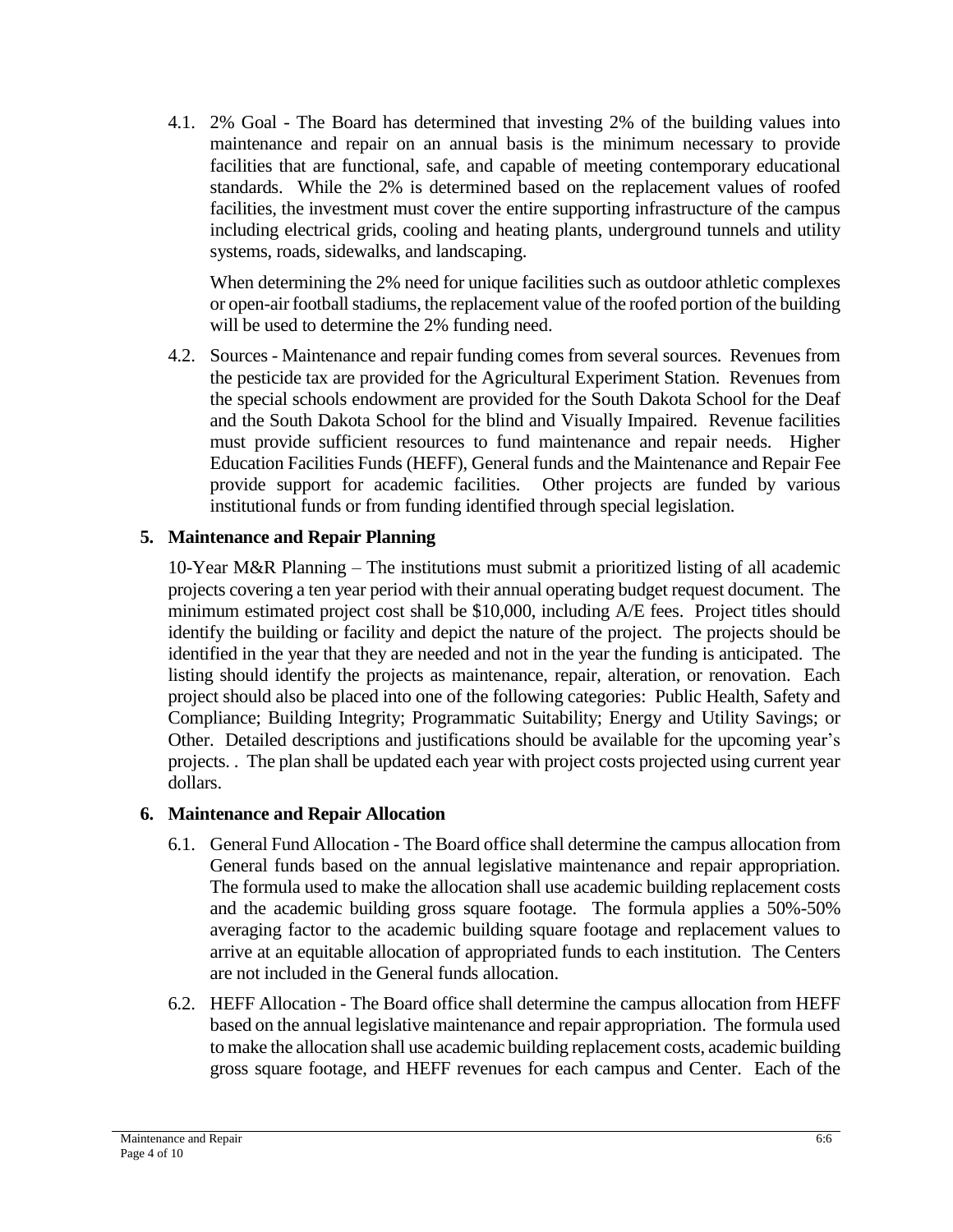factors is weighted 331/3% to arrive at an equitable allocation of appropriated funds to each institution.

- 6.3. M&R Fee The maintenance and repair fee is retained on campus. The amount invested in maintenance and repair each year is determined using the per credit hour fee, that is a component of tuition, and the on-campus credit hour projection.
- 6.4. Replacement Values The original replacement values for the buildings will be determined by the Office of Risk Management and will align with the annual insurance values in most cases. Adjustments to the values will be determined using the annual Building Cost Index or other inflation adjustment as determined by the Office of Risk Management. Each year the institutions must update their square footage to reflect all buildings that are occupied and add new buildings. The replacement value and square footage for new academic buildings or additions will be added to the total replacement values and the total gross square footage of the institution's academic building at a rate of twenty percent each year until the full indexed value and square footage of the new building is included in the allocation model.

# **7. Approval of Maintenance and Repair Projects**

- 7.1. Annual M&R Project Approval All projects funded with General funds, HEFF, M&R Fee funds, auxiliary or institutional funds shall be submitted to the Board for approval. Annual project lists will be requested along with the allocations.
- 7.2. The institutions can realign funds between approved projects as necessary. Projects not on the approved list estimated to cost \$50,000 to \$250,000 must be submitted for the executive director's approval and projects more than \$250,000 must be submitted for Board approval. Project under \$50,000 (all costs and contracts inclusive) may be approved by the presidents or their designee.
- 7.3. Planning and Design The institutions can allocate maintenance and repair funds into a Planning and Design Account. Fund expenditures must be related to current or future maintenance and repair projects and not capital improvement projects. The institutions may expend the funds without Board approval to prepare cost estimates and to pay preliminary planning and design costs.
- 7.4. Project Fund Balances When a bid is accepted for an amount less than the estimated project cost, the remaining unobligated funds shall become available to the institution for other projects. These monies must be available to fund overruns on other projects, additional projects, emergency projects, and to fund change orders on existing projects. If these monies are not available in sufficient amounts to provide funding for bids that exceed the estimates or for an authorized emergency project, one or more existing project(s) shall be deleted from the institution's maintenance and repair list.

# **8. Auxiliary System Building Maintenance and Repair**

The auxiliary system encompasses all the facilities that are pledged under BOR bond covenants. The facilities include most resident halls, student unions, and wellness centers. Parking facilities and bookstores may also be included.

8.1. Residence Hall 2% Requirement – In order to provide a planned and adequate maintenance and repair program for all campus residence halls, expenditures equal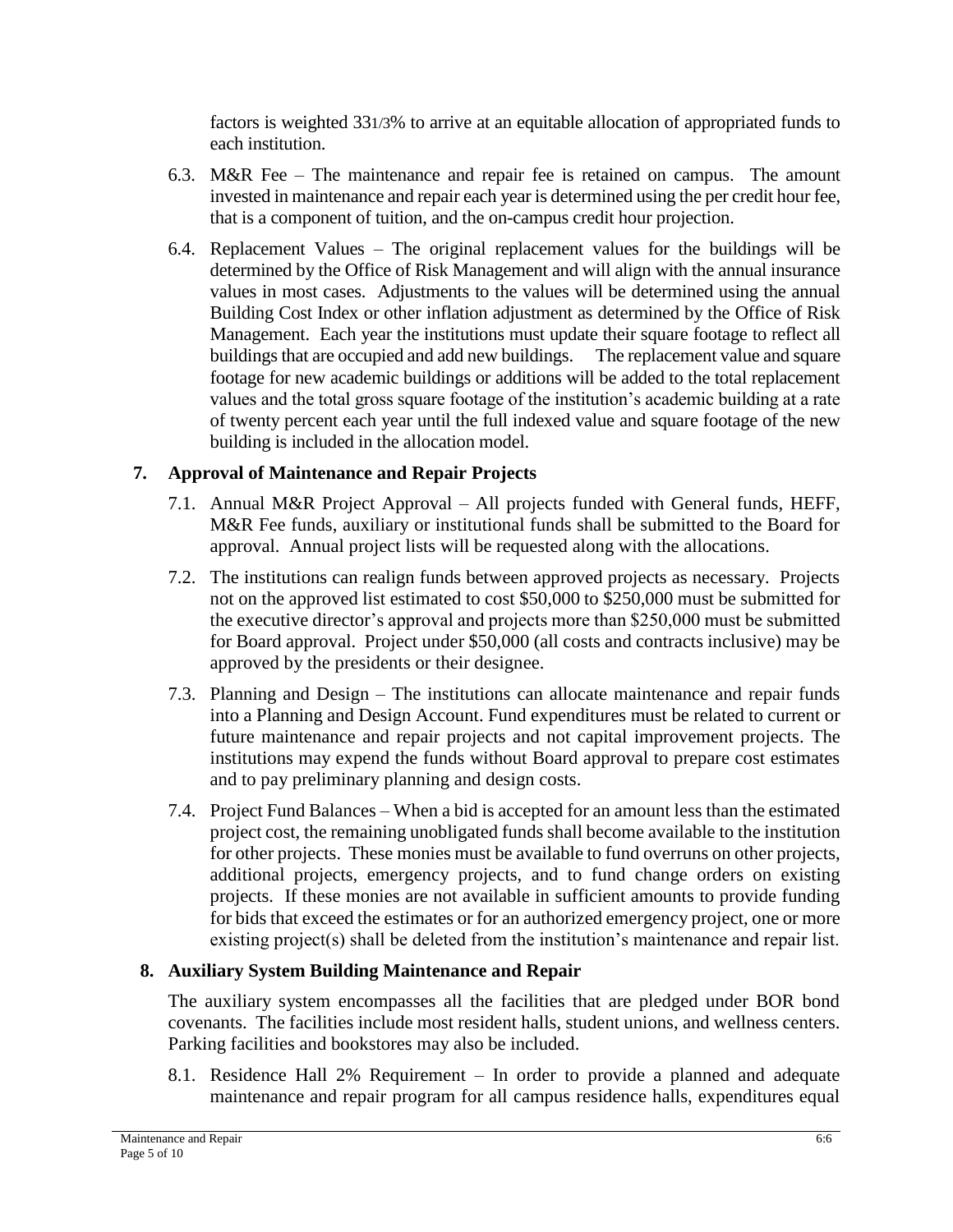to at least 2% of the replacement value for all residence halls must be expended on maintenance and repair projects each fiscal year. Expenditures may be averaged over a five-year period to obtain the minimum 2% expenditure level. When determining the base for the 2% calculation, new buildings and major renovations will be included in the calculation at a rate of twenty percent each year until the full value of the new building or major renovation is included in the model. For purposes of a major renovation, it will be any project that is more than 20% of the current building value.

Maintenance and repair consists of expenditures for maintenance, repair, alteration and renovation projects. Bond proceeds may be included in the 2% maintenance and repair calculation for a period not to exceed fifteen years to the extent the funds were used for maintenance and repair and not new space. On-going expenses for operations and maintenance and routine replacement of capital assets are not to be included in the 2% calculation.

8.2. Furnishings with a minimum useful life of 15 years can be purchased from the repair and replacement reserve (RRR) auxiliary account.

## **9. Special Schools and Agricultural Experiment Station Maintenance and Repair**

Funds for maintenance of the facilities at the South Dakota School for the Deaf and the South Dakota School for the Blind and Visually Impaired are provided from the special schools endowment. Funds for maintenance of the facilities at the Agricultural Experiment Station are provided from the revenues from the pesticide tax. All projects funded with other funds shall have Board approval.

These funds shall be allocated on an "urgency of need" basis. The executive director shall forward a recommended project list to the Board each fiscal year.

## **10. Maintenance and Repair Guidelines**

- 10.1. Work Requests All projects involving the OSE require an OSE work request signed by the president, executive director, or designees. OSE work requests are required for all planning and design projects, studies, and testing that is done outside the scope of an approved project. Projects that are done in phases through OSE require a work request for each phase.
- 10.2. A/E Selection and Fee If authorization to manage the project is provided by OSE, the institutions may engage an Architect/Engineer or Consulting Engineering firm following state procurement regulations for engaging professional services (SDCL 5- 18D-17 through 5-18D-22). The Office of the State Engineer shall informally advise upon any projects delegated to the institutions or formally carry out project planning and design at the request of the institution. The Office of the State Engineer shall formally carry out project planning for new construction or capital improvements (see Capital Improvements 6:4).

The A/E selection process used by OSE is based on the A/E expertise, past performance, geographic location, and the number of previous state contracts and shall be carried out in the manner described in SDCL § 5-14-3.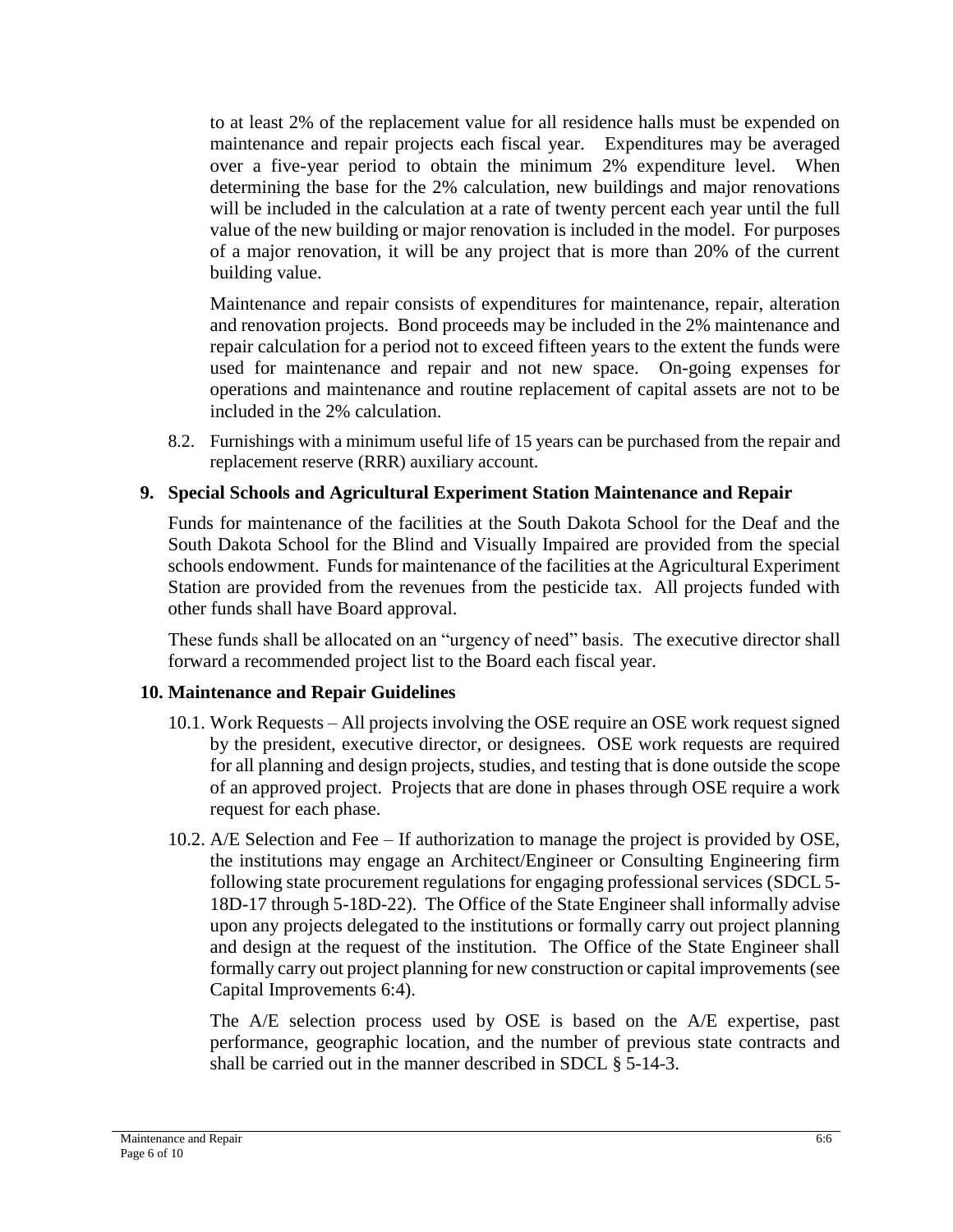If hired by OSE, the design fee to be paid the Architect/Engineer shall be determined using accepted industry percentages applied to the total construction cost of the project; the design fee shall be based upon anticipated project scope. 10.3. Institutional Control of Project of \$50,000 or More – A work request must be submitted to OSE requesting institutional control of a project of \$50,000 or more. The work request should reflect the institution's intention to request such institutional control.

10.3. Award of Construction Projects – Projects to be constructed all or in part by contract shall be awarded through the competitive bid process according to SDCL Chapters 5- 18A, 5-18B, and 5-18D.

After a project has been bid, the OSE or institution shall review the bids and identify the lowest responsible bidder meeting the specifications of the project pursuant with SDCL § 5-18A-5.

The designer of record shall compare the bids received and prepare a written tabulation and analysis of the bids and a recommendation on awarding contracts. The bids shall be accepted or rejected after evaluating the bids and the available funding. Projects shall ordinarily be rejected when the lowest construction bid (plus A/E fees) is determined to be out of line with estimated costs.

10.4. Change Orders – Change orders are modifications or changes to the original plans, specifications or contract documents. Add-on change orders to construction contracts should not be approved for payment purposes until they are signed by the appropriate persons according to the Board of Regents operating procedures.

Change orders may arise from unforeseen conditions discovered during construction, design errors not incorporated into the contract documents, changing program requirements, unanticipated needs, and end user requests.

Change orders may not be used to change the project scope. Changing the scope of a project requires a new bid. SDCL § 5-18-B-19.

## **11. Emergency Projects**

An emergency project is a project that is necessary in order to protect public health and safety or to save a building's integrity. The executive director may give approval to any emergency project in consultation with the Board President or his or her authorized representative so that it may proceed until formal Board approval is granted. Emergency approval may also be given by the executive director for projects where substantial cost savings can be realized if advertised and awarded before approval can be obtained at the next regularly scheduled Board meeting. The requesting institution must demonstrate why this substantial cost savings could not be realized if approval were delayed until the next Board meeting. Emergency approval granted by the executive director is not the equivalent of an emergency per SDCL § 5-18A-9. Emergency award of a contract without advertising is only warranted when awaiting regular advertising for bids would seriously impair public services to be provided. Specific approval to proceed according to SDCL § 5-18A-9 must be requested from the Board General Counsel and approved by the executive director.

Funding for emergency projects will come from appropriate maintenance and repair pools at the institution requesting the emergency or from other institutional funds.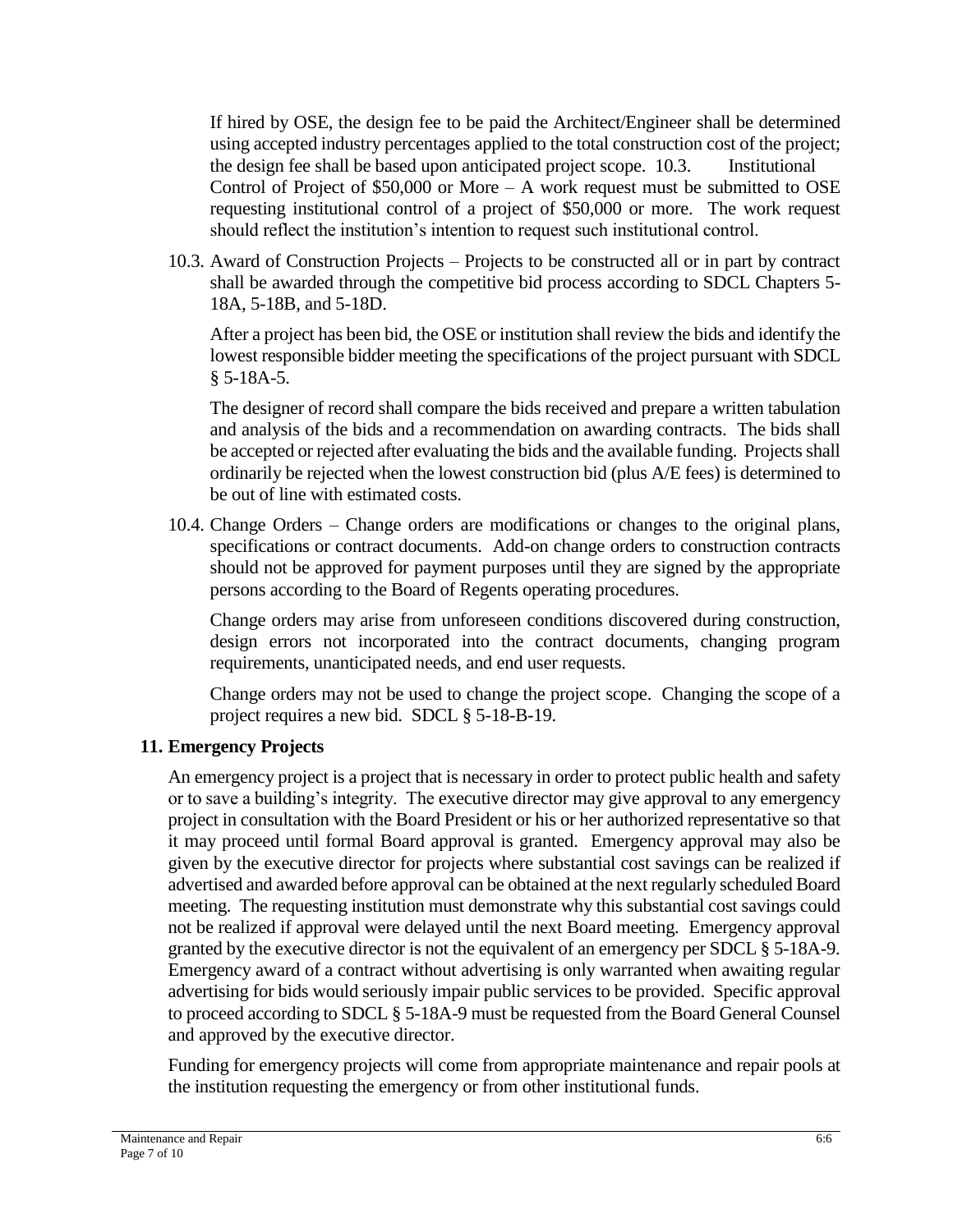## **12. Approval and Authority**

12.1. The following table shows the proper authorization and approval of all maintenance and repair projects.

| Project Cost             | Project Approval                                                 | <b>Work Request</b>                                            | Contract<br>Authorization                            |
|--------------------------|------------------------------------------------------------------|----------------------------------------------------------------|------------------------------------------------------|
| $$10,000 -$<br>\$49,999  | <b>Annual List</b><br>Approved by Board<br>Changes - Institution | Not needed unless<br>campus requests<br><b>OSE</b> involvement | <b>Institution or OSE</b>                            |
| $$50,000 -$<br>\$250,000 | <b>Annual List</b><br>Approved by Board<br>Changes - Executive   | Yes                                                            | OSE unless project<br>is delegated to                |
|                          | Director                                                         |                                                                | institution                                          |
| Over \$250,000           | <b>Annual List</b><br>Approved by Board<br>Changes - Board       | <b>Yes</b>                                                     | OSE unless project<br>is delegated to<br>institution |

12.2. Special Legislation, SDBA Funded and Bonded Projects shall be handled according to the authorizing legislation.

# **13. OSE Operating Procedures**

The following operating procedures shall be followed to ensure that the necessary approvals and signatures have been obtained on projects administered by OSE. This should include all projects of \$50,000 or more (unless OSE has given the institution control or a joint powers agreement is in place) and any project under \$50,000 where the institution desires OSE to handle it.

- 13.1. Routine HEFF (Higher Education Facilities Fund), Maintenance and Repair Fee, and Institutional Funded Projects:
	- Work Request: An OSE work request must be signed by the president, executive director or designees.
	- Bid Advertisements/Recommendations: The OSE should send their bid advertisements and bid recommendations to the institutional contact person.
	- Contracts/Change Orders: The contracts and any change order should be sent to the institutional contact person. The President or his/her designee shall sign all contracts and change orders.
	- Vouchers: The vouchers should be sent to the fiscal contact person identified for each institution.
	- Correspondence: The institutional contact should be copied on correspondence.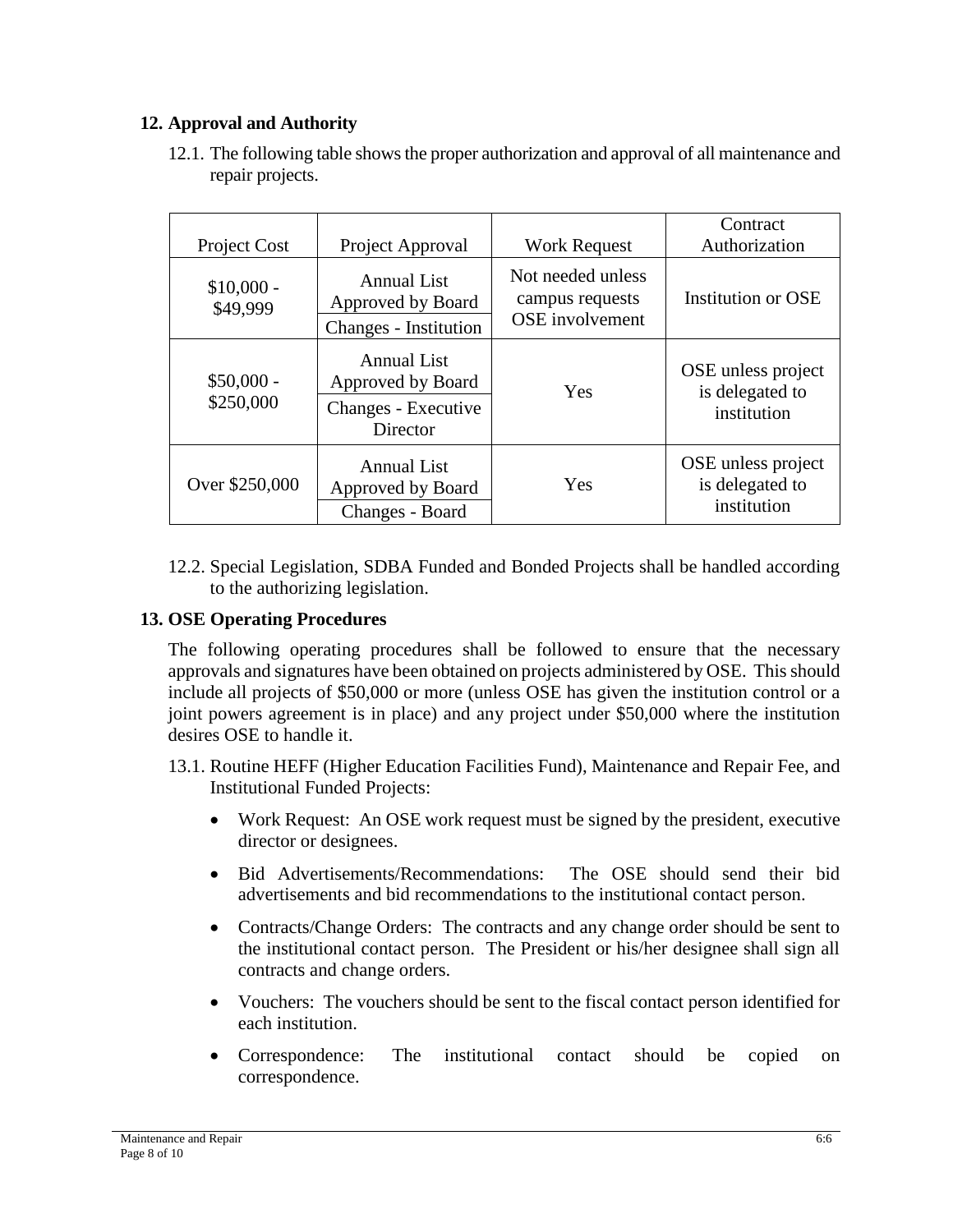- 13.2. Special Legislation Projects and Bonded Projects (Not South Dakota Building Authority):
	- Work Requests: An OSE work request must be signed by the president of the institution, executive director of the Board, or designees.
	- Bid Advertisements/Recommendations: The OSE should send their bid advertisements and bid recommendations to the institutional contact person and the executive director of the Board of Regents.
	- Contracts/Change Orders: The contracts and control orders should be routed to the institutional contact person for the president's signature, and the Board office for the executive director's signature, or designees.
	- Vouchers: The vouchers should be routed to the fiscal contact person at the institution for coding and final approval.
	- Correspondence: The institutional contact person and the executive director of the Board of Regents should be copied on correspondence.
- 13.3. South Dakota Building Authority (SDBA) Funded Projects:
	- Work Requests: An OSE work request must be signed by the president of the institution, executive director of the Board of Regents, or designees.
	- Bid Advertisements/Recommendations: The OSE should send their bid advertisements and bid recommendations to the institutional contact person and the executive director of the Board of Regents.
	- Contracts/Change Orders: The contracts and change orders should be routed to the institutional contact person for the president's signature, the Board office for the executive director's signature, or designees.
	- Vouchers: The vouchers should be routed to the SDBA for coding and approval.
	- Correspondence: The institutional contact person and the executive director of the Board of Regents should be copied on correspondence.
- 13.4. SDBA Bonded Projects:
	- Work Requests: An OSE work request must be signed by the president of the institution and the executive director of the Board of Regents, or designees.
	- Bid Advertisements/Recommendations: The OSE should send their bid advertisements and bid recommendations to the institutional contact person and the executive director of the Board of Regents and the SDBA.
	- Contracts/Change Orders: The contracts and change orders should be routed to the institutional contact persons for the president's signature, the Board office for the executive director's signature, and the SDBA for the executive secretary's signature and the president of the SDBA's signature, or designees.
	- Vouchers: The vouchers should be routed to the SDBA for coding and approval.